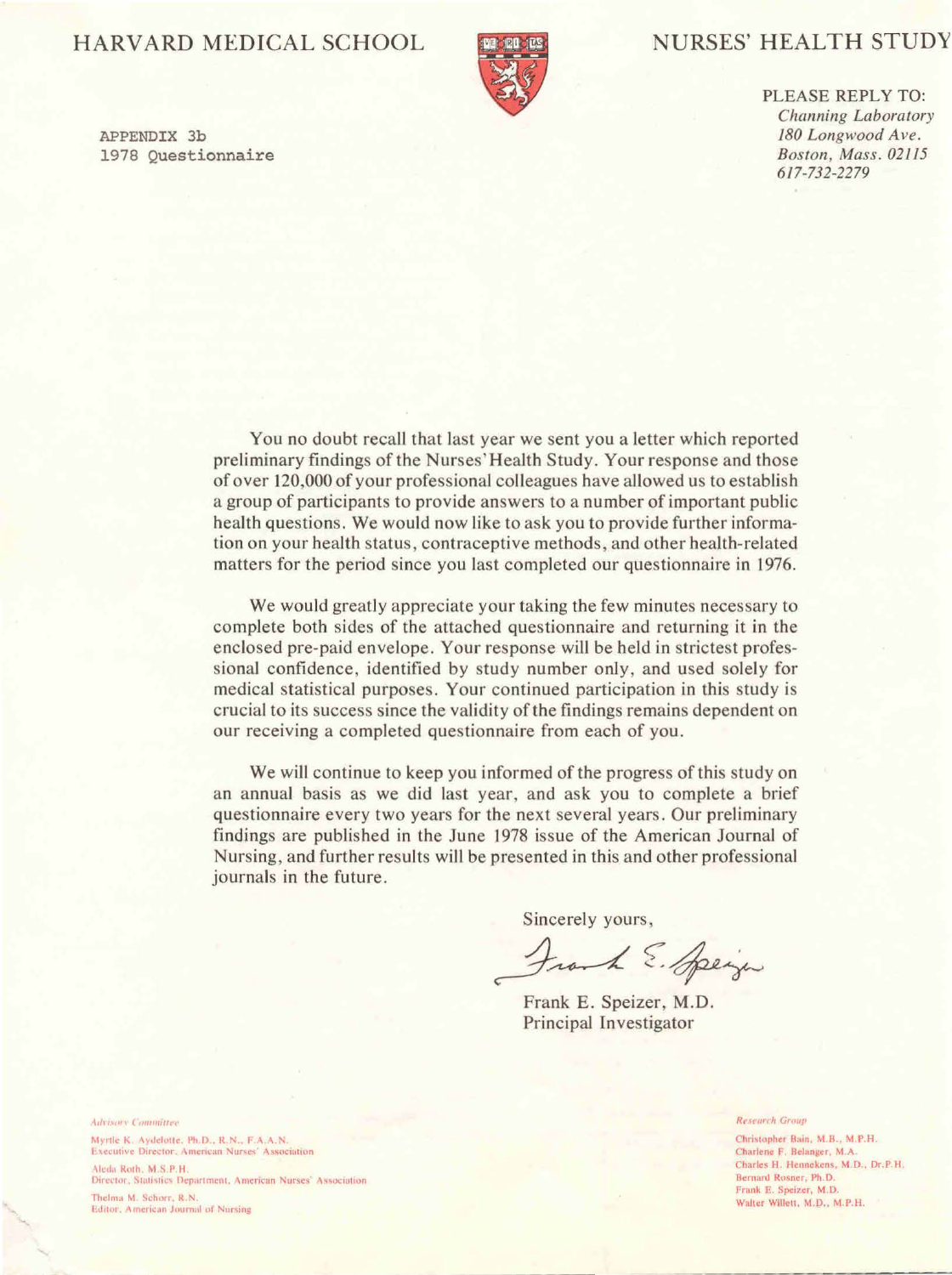



| 05 |                                      |            |
|----|--------------------------------------|------------|
|    | <b>MO BU DA</b>                      | 14)<br>(9) |
|    | <b>THE REAL PROPERTY AND INCOME.</b> |            |

## HARVARD MEDICAL SCHOOL NURSES' HEALTH QUESTIONNAIRE

Please answer all questions by filling in the appropriate box or writing in the information requested. Please note that some questions ask for information since June 1976, some ask for current status, and some ask about events over longer periods. There is extra room on the back of the form for any additional remarks you may wish to add. All information will be regarded as strictly confidential and will be used only for medical research purposes.

|      |                                                                                  |                                                                                                                                                                                                                                                                                                                                                                      | $\Box$ no<br>$(40)$ yes                                                                                                                                                                                                                                                                                                              |  |  |  |  |
|------|----------------------------------------------------------------------------------|----------------------------------------------------------------------------------------------------------------------------------------------------------------------------------------------------------------------------------------------------------------------------------------------------------------------------------------------------------------------|--------------------------------------------------------------------------------------------------------------------------------------------------------------------------------------------------------------------------------------------------------------------------------------------------------------------------------------|--|--|--|--|
| (30) | From<br>to                                                                       |                                                                                                                                                                                                                                                                                                                                                                      |                                                                                                                                                                                                                                                                                                                                      |  |  |  |  |
| (20) | From<br>to                                                                       |                                                                                                                                                                                                                                                                                                                                                                      |                                                                                                                                                                                                                                                                                                                                      |  |  |  |  |
| (10) | From<br>to                                                                       |                                                                                                                                                                                                                                                                                                                                                                      |                                                                                                                                                                                                                                                                                                                                      |  |  |  |  |
|      | month<br>month<br>year<br>year                                                   |                                                                                                                                                                                                                                                                                                                                                                      |                                                                                                                                                                                                                                                                                                                                      |  |  |  |  |
|      |                                                                                  |                                                                                                                                                                                                                                                                                                                                                                      | Reason for stopping                                                                                                                                                                                                                                                                                                                  |  |  |  |  |
| (b)  | Have you used oral contraceptives at any time since June, 1976?                  |                                                                                                                                                                                                                                                                                                                                                                      | $(45)$ $\Box$ yes<br>$\Box$ no                                                                                                                                                                                                                                                                                                       |  |  |  |  |
|      | $\Box$ diaphragm<br>$\Box$ foam or jelly<br>(38)<br>(41)                         | (44)                                                                                                                                                                                                                                                                                                                                                                 | $\Box$ other (specify)                                                                                                                                                                                                                                                                                                               |  |  |  |  |
|      | rhythm<br>$\Box$<br>(loop or coil)<br>(37)                                       |                                                                                                                                                                                                                                                                                                                                                                      | $\Box$ husband's<br>vasectomy                                                                                                                                                                                                                                                                                                        |  |  |  |  |
|      | oral contraceptives<br>condom<br>ப<br>(36)<br>(39)<br>$\Box$                     | (42)                                                                                                                                                                                                                                                                                                                                                                 | $\Box$ tubal ligation                                                                                                                                                                                                                                                                                                                |  |  |  |  |
|      | If yes, which method:                                                            |                                                                                                                                                                                                                                                                                                                                                                      |                                                                                                                                                                                                                                                                                                                                      |  |  |  |  |
| (a)  | Do you use any method of contraception currently? ______________________________ |                                                                                                                                                                                                                                                                                                                                                                      | $\Box$ no<br>$\Box$ yes                                                                                                                                                                                                                                                                                                              |  |  |  |  |
|      | Duration of use since June 1976                                                  | (33)                                                                                                                                                                                                                                                                                                                                                                 | (months)                                                                                                                                                                                                                                                                                                                             |  |  |  |  |
|      | If yes, please state brand name                                                  | (31)                                                                                                                                                                                                                                                                                                                                                                 |                                                                                                                                                                                                                                                                                                                                      |  |  |  |  |
| (b)  | Since June 1976 have you used female hormones at any time?                       | (30)                                                                                                                                                                                                                                                                                                                                                                 | $\Box$ no<br>$\Box$ yes                                                                                                                                                                                                                                                                                                              |  |  |  |  |
|      |                                                                                  |                                                                                                                                                                                                                                                                                                                                                                      | $\Box$ no<br>$\Box$ yes                                                                                                                                                                                                                                                                                                              |  |  |  |  |
|      |                                                                                  |                                                                                                                                                                                                                                                                                                                                                                      | $\Box$ radiation<br>$\Box$ naturally<br>$\Box$ surgery<br>$\Box$ don't know<br>$\Box$ yes<br>$\Box$ no                                                                                                                                                                                                                               |  |  |  |  |
|      |                                                                                  | (25)                                                                                                                                                                                                                                                                                                                                                                 | (years of age)                                                                                                                                                                                                                                                                                                                       |  |  |  |  |
|      |                                                                                  |                                                                                                                                                                                                                                                                                                                                                                      | $\Box$ no or don't know<br>yes<br>⊔                                                                                                                                                                                                                                                                                                  |  |  |  |  |
|      | (a)                                                                              | Have your menstrual periods ceased permanently? ________________________________<br>If yes, at what age?<br>If yes, for what reason?<br>If due to surgery, were both ovaries removed?<br>Do you currently use female hormones?<br>(birth control pills)<br>$\Box$ intrauterine devices<br>(40)<br>stopping.<br>Interval of use<br>Do you smoke cigarettes currently? | $\left(24\right)$<br>(27)<br>(28)<br>(29)<br>$\rightarrow$ (35)<br>(43)<br>If you are currently using or since June 1976 have used oral contraceptives at any time, please indicate intervals of oral<br>contraceptive use starting from June 1976 and continuing until the present time. If applicable, please indicate reasons for |  |  |  |  |

If yes, how deeply do you inhale?

 $(43)$   $\Box$  deeply  $\Box$  moderately  $\Box$  slightly  $\Box$  not at all

If yes, what brand do you smoke currently? (Please be as specific as you can: e.g. "Marlboro Lights 1 OOs") (44) ---------------.---(brand)

Is it a filter cigarette? How long have you smoked this brand?  $(47)$   $\Box$  yes  $\Box$  no  $(48)$   $(98)$   $(98)$   $(98)$ 

PLEASE CONTINUE ON REVERSE SIDE